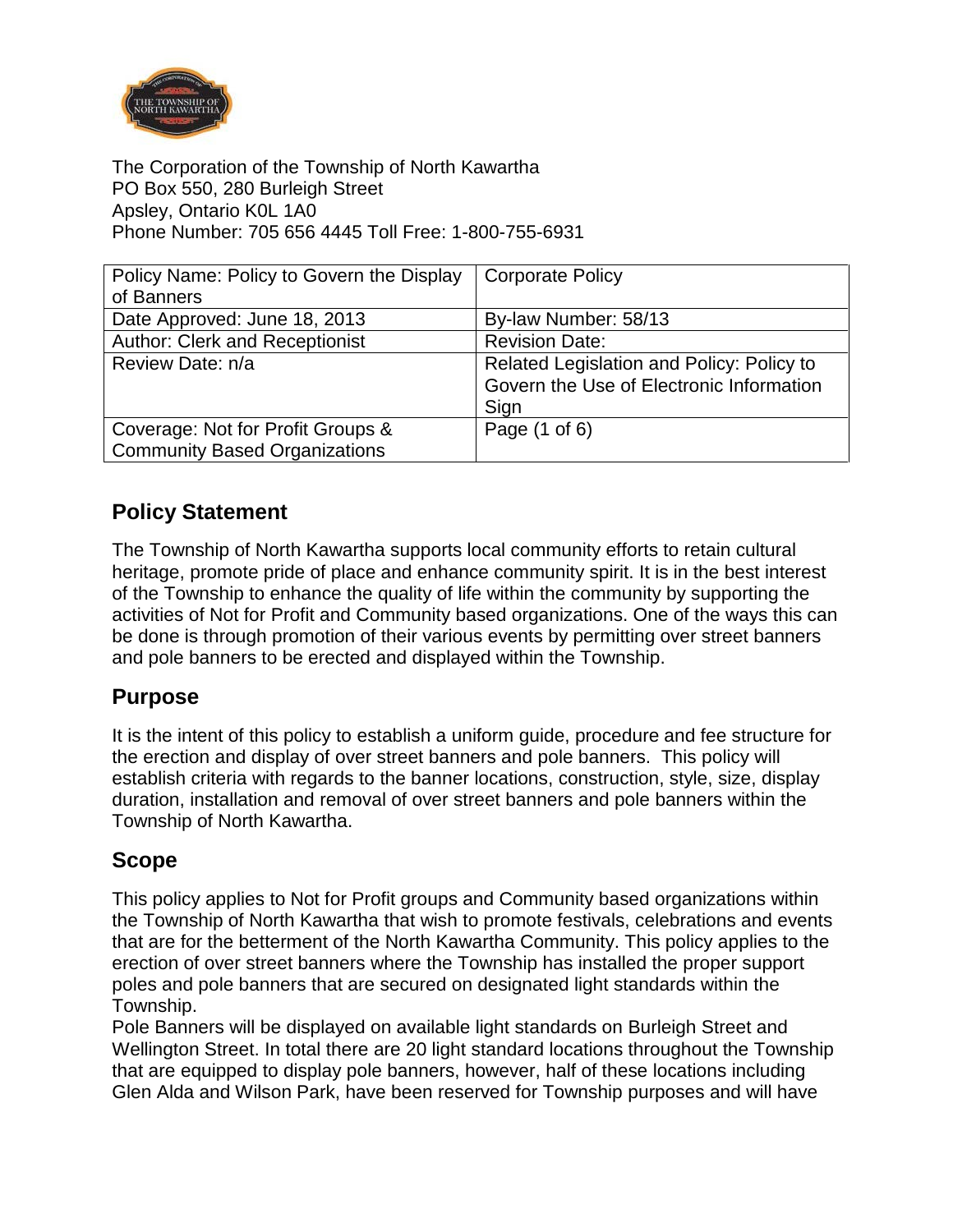

flower baskets and pole banners displayed on behalf of the Township. The Municipality has priority status and shall pre-empt all other displays should the need arise. The Municipality reserves the right to determine banner priority, display time and display location.

## **Definitions**

Over Street Banner shall mean a banner sign which extends across a right of way and is installed on special poles within the boulevard.

Pole Banner shall mean a promotional device made of a non rigid material that is attached to light standards, hydro poles or specialty banner poles.

Not for Profit or Community Based Organizations shall mean any community, charitable or not for profit group within the municipality.

Light Standard shall mean a light pole with appropriate hangers and clasps for hanging pole banners.

### **Procedure**

- 1. A 'Request for Installation of Banner' form must be completed and submitted to the Municipal Office at least three weeks prior to the desired installation date. Requests will be on a first come first served basis.
- 2. Drawings indicating banner material, measurements, text, colours and graphics must accompany the application.
- 3. If applicable, the fee must accompany the application.
- 4. Each group is permitted to have a maximum of ten (10) pole banners or one (1) over street banner at no charge per calendar year.
- 5. Installation and removal of banners shall be the responsibility of Municipal Staff.
- 6. Allocation of space will be on a first come first served basis based on availability. Space will be provided on a monthly basis. Additional time may be granted up to a maximum of four weeks provided there are no other requests.
- 7. Over Street Banners and Pole Banners shall be installed upon approval of the 'Request for Installation of Banner' form and upon receipt of the associated fee if applicable. The application and fee shall be submitted to the Municipal Office, 280 Burleigh Street, Apsley.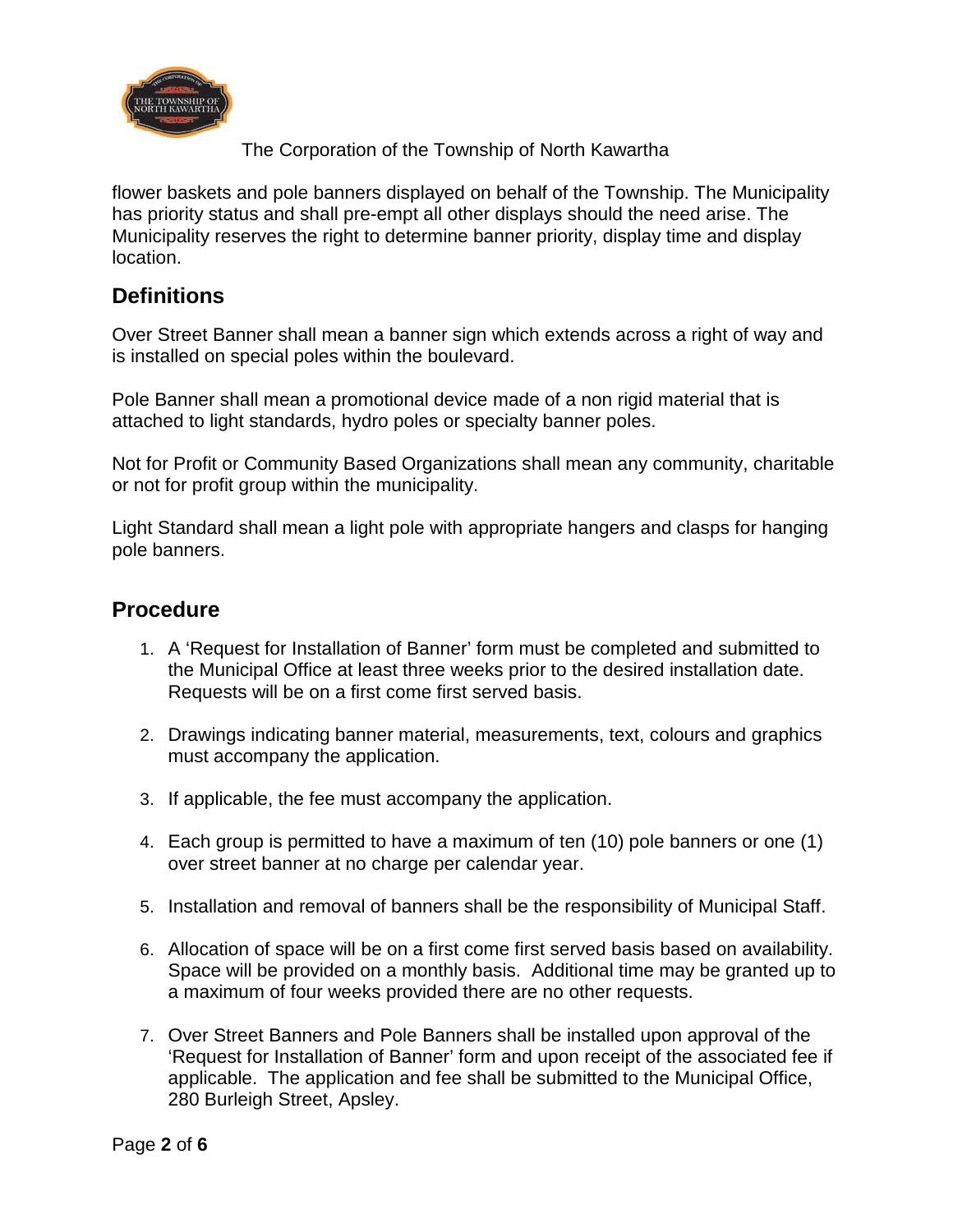

- 8. The Chief Administrative Officer or alternate will grant the final approval upon receipt of application and fee within ten working days of receipt. In the event that the application does not comply with specifications or other parts of this policy, and/or the space is not available, the application fee will be fully refunded.
- 9. Messages on the banner must be appropriate for a general audience. Decisions regarding the appropriateness of the message will be at the sole discretion of the Chief Administrative Officer or designate. Banners relating to any commercial enterprise, political party or election campaign will not be accepted.
- 10. The banner must meet all specifications set out by the Township of North Kawartha on the attached form. Any banner not found to be in good condition will not be installed. Determination as to whether or not a banner is suitable for installation shall rest with the Chief Administrative Officer or designate whose decision shall be final. Any application which is refused on these grounds shall have the fees refunded.
- 11. The banner must be delivered to the Fire Department Headquarters at 10193 Highway # 28 or the Municipal Office a minimum of one week prior to the requested date of installation.
- 12. The banner must be picked up at the location where it was dropped off within five working days of removal. Unclaimed banners will be disposed of by the Township. The Township will not be held responsible for banners not picked up within this time frame.
- 13. The Township of North Kawartha will not assume responsibility for lost or stolen banners or for any damages done to the banner however caused.
- 14. Banner display requests not meeting the parameters of this policy shall require Council approval.

### **Fee Structure**

Each organization is permitted either a pole (10 poles) or over street banner installation per calendar year at no charge. Subsequent installations or locations per calendar year will require a fee of \$50 payable in advance of installation.

Where any extension of time is granted, no additional charge will apply. The rationale for having a fee is to cover the cost of travel and manpower that it will take to install and remove the banners. Any application that is refused on the grounds that the banner is not in suitable condition will have fees refunded.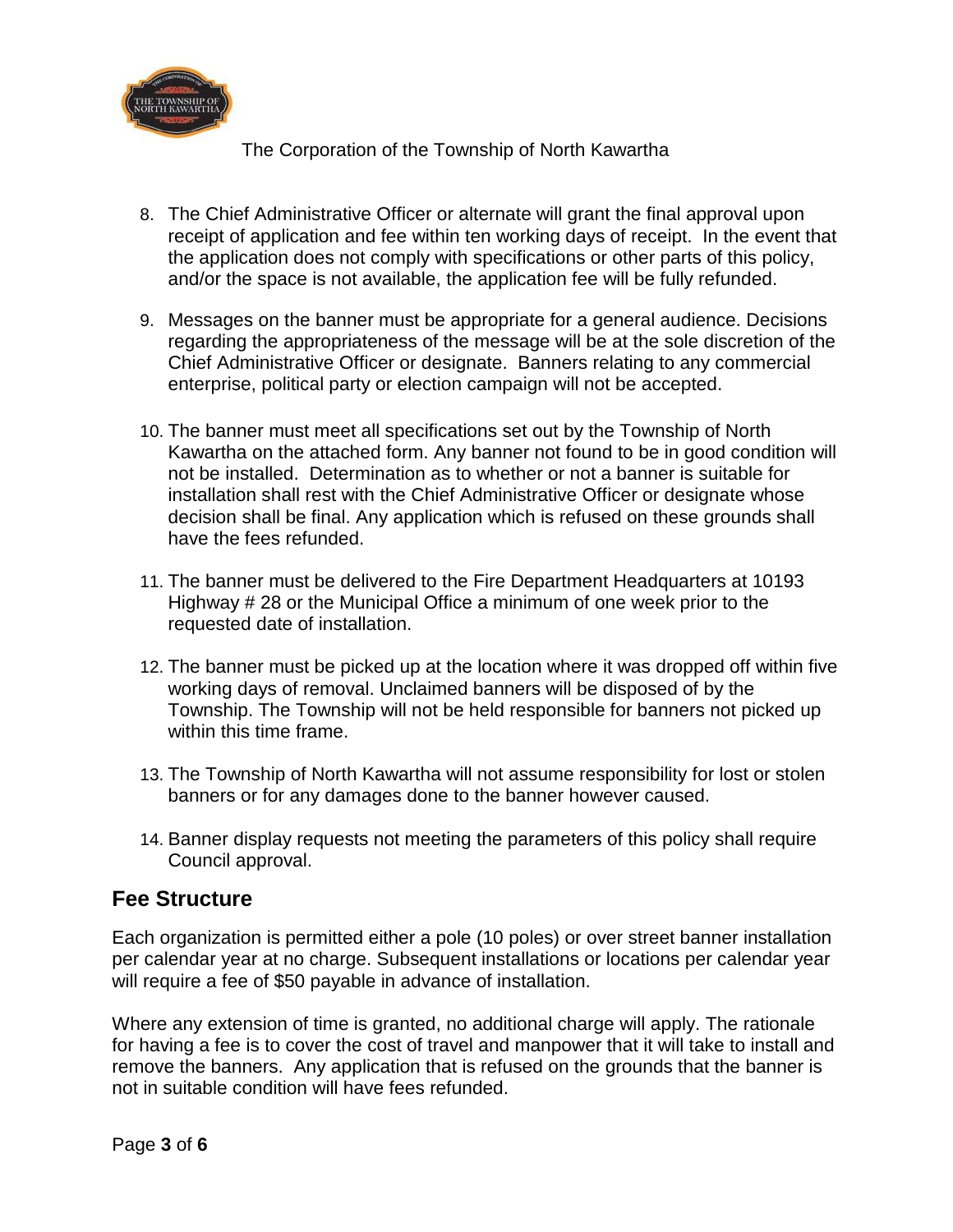

# **Exclusions**

Large fabric or plastic banners shall not be affixed to the exterior of any Municipal buildings with screws or other hardware.

\_\_\_\_\_\_\_\_\_\_\_\_\_\_\_\_\_\_\_\_\_\_\_\_\_\_\_\_\_\_\_\_\_\_\_\_\_\_\_ "signature of CAO" Connie Parent, Acting Chief Administrative Officer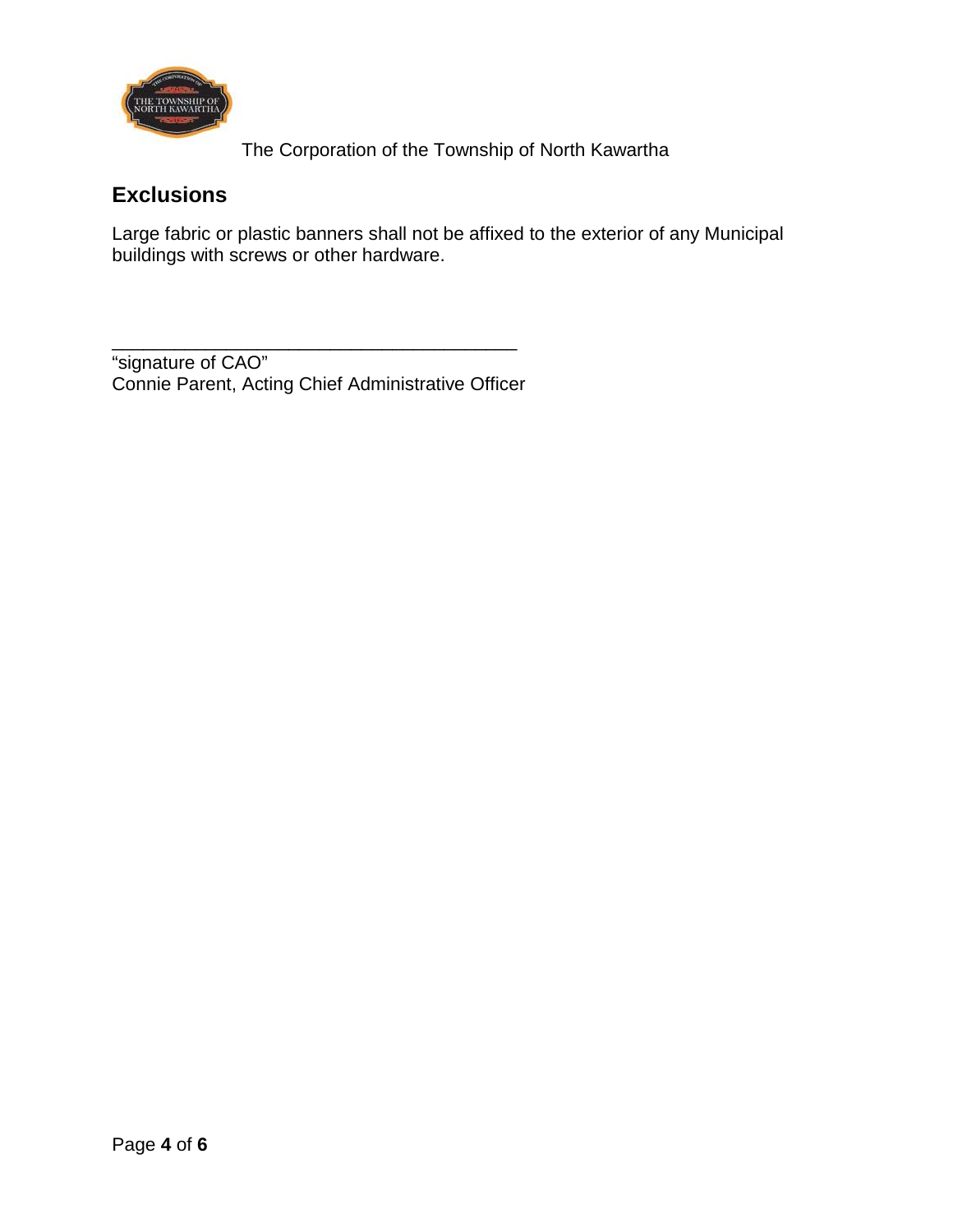

## **Banner Criteria**

It is recommended that organizations provide the banner size, design and material prior to ordering to ensure the banner is acceptable to the Municipality.

Banner display requests not meeting the parameters of this policy shall require approval of Council.

#### **Pole Banners**

Size: 60 Inches by 28 Inches Heading: Top Sleeve and Grommets

#### **Over Street Banners**

#### **Over Street Banner Specifications**

Size: The banners will not exceed 24 ft. in length and 24" in width.

Rope Tunnel: Rope tunnels will be provided at the top and bottom of the banner. Such tunnels will be securely sewn to the banner and of sufficient size to accommodate a minimum 3/8" diameter poly or nylon rope. The rope must be attached to the banner ready for installation.

Brass eyelets will be sewn into the perimeter of the banner, approximately every 3 ft.

Material: Banner material will be one ply eighteen ounce polar flex vinyl or approved equal.

Wind Openings: Half moon openings to reduce wind loading will be provided throughout the face of the banner.

Final approval of banner specifications, material etc., must be obtained from the Chief Administrative Officer